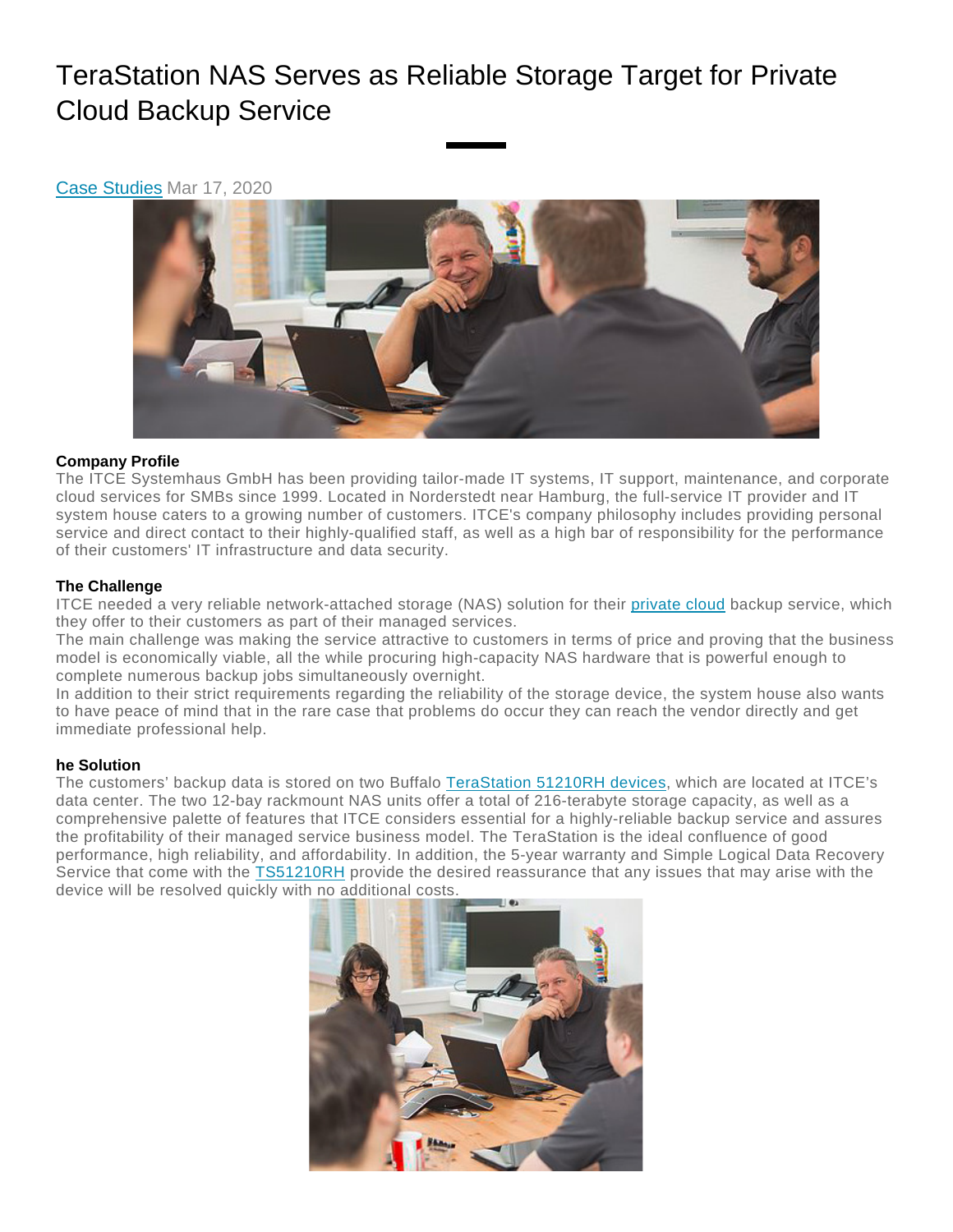### **ITCE's Private Cloud Backup Solution**

ITCE offers their customers a wide range of managed services, such as data center services with a fullyautomated private cloud backup. The system house uses a backup software solution for this purpose, and was in need of a highly-reliable and cost-effective network storage solution. Instead of looking at storage area networks (SAN), which offered higher performance at a steep cost, ITCE decided on using network-attached storage (NAS) systems as the backup target in their data center, as NAS offers significant price savings.

In this case ITCE has to carefully balance cost, storage capacity, performance, and reliability of the storage device in order to make the "Backup-as-a-Business" model viable. The storage device needs to be powerful enough to perform several backup jobs simultaneously within a set amount of time, as backups are typically performed overnight to prevent disrupting the customers' IT operations during the day.

ITCE's unique, customized [private](https://www.buffalotech.com/resources/private-cloud-solution) cloud backup solution consists of:

- A **local NAS** on the premises of the customer which performs the backup
- A **gateway and a data mover server** which transfers the backup data from the customer to the data center using backup software
- A 12-Bay **rackmount NAS** located in the data center **the [TeraStation](https://www.buffalotech.com/products/terastation-5010-series-rackmount) 51210RH**
- A high-speed 10GbE connection

ITCE sets up the NAS solution that is used for local backup themselves to make sure the solution is optimized for their needs. This NAS is usually a 4-bay rackmount system, with 4 to 20 TB capacity and configured in RAID 5. The system uses Windows 10 as the operating system runs backup software. The backup software accesses the hypervisor that creates and runs virtual machines (VMs) and saves a data copy of these on the local NAS. Subsequently, the backup software transfers data from the local NAS via a gateway and a data mover server to the TeraStation 51210RH. This way, ITCE's customers have a local backup and a second backup stored in a German high-security data center. The whole process is automated so it doesn't affect the customer's daily IT operations.

The customer does not need to buy the backup software license and only pays a fee per virtual machine that is backed up (not for the actual storage space they need).

Another benefit for ITCE's customers is a very short restore time in case the local hypervisor server fails, as the backup server is not affected by the main server's crash.

Currently ITCE provides about 60 customers with their private cloud backup service, backing up 140 virtual machines (VM) every day. Fourteen VMs can be backed up at the same time onto the TS51210RH without negatively affecting performance.